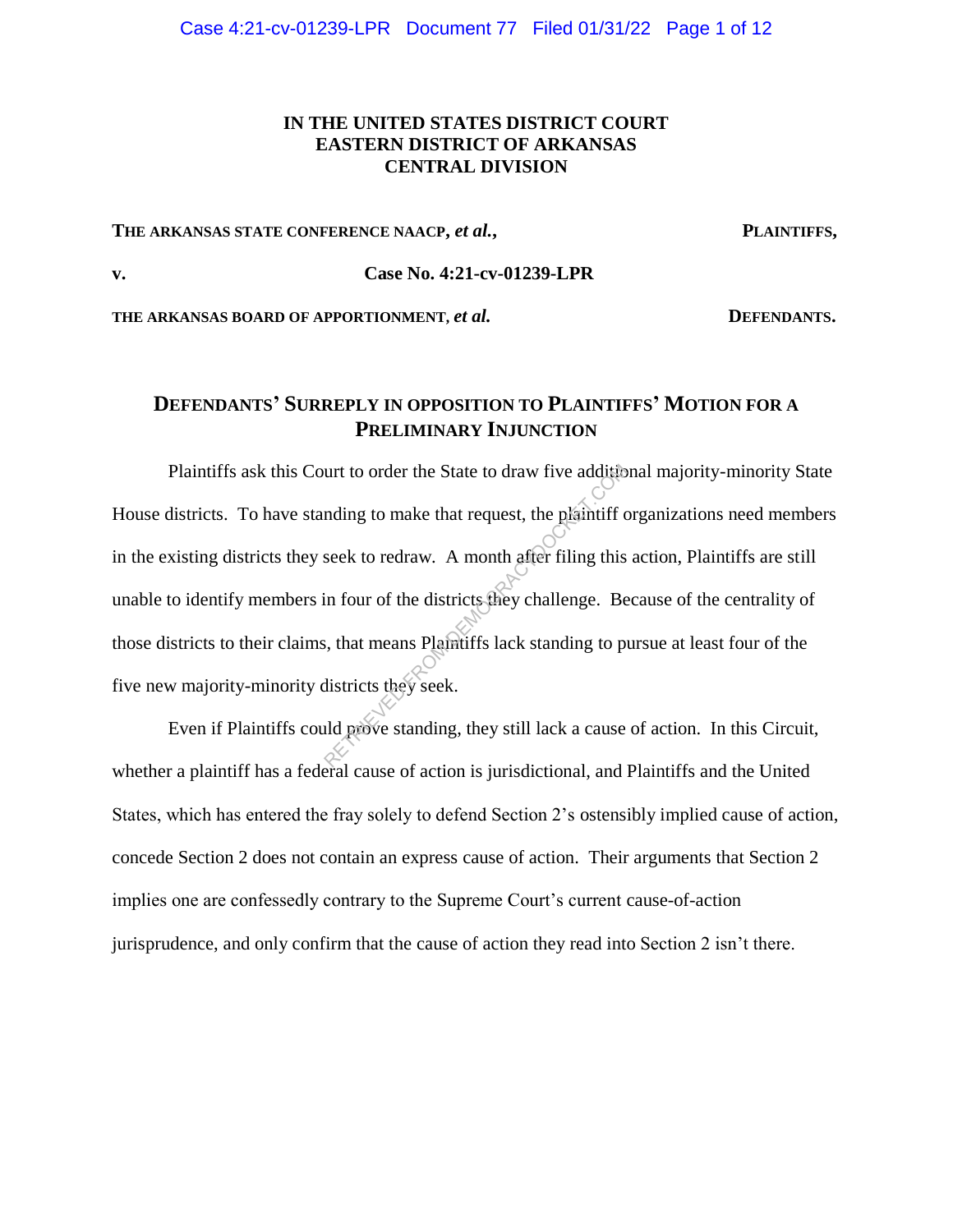## **I. Plaintiffs lack standing to challenge at least four of the challenged districts, and therefore, to seek four of the five new majority-minority districts they ask the Court to create.**

A. On January 10, this Court ordered the Plaintiffs to file standing declarations informing the Court precisely which districts they challenge, and whether each Plaintiff has black, registered-voter members who live in each of the districts Plaintiffs challenge. (DE 44 at 3.) The Court correctly explained that "to have constitutional standing to bring a vote-dilution claim, an individual plaintiff (or in this case, a member of an organization) must live in a district that is allegedly 'packed' or 'cracked.'" (*Id.* at 2.) And though the Court said standing doctrine might not require Plaintiffs' members to be black, or registered voters (*id.* at 3 n.8), the injury Plaintiffs complain of is the dilution of black voters' votes—an injury that logically could not be suffered by a person who isn't registered to vote, or by a non-black registered voter.

It took Plaintiffs well over a week to identify the members they said they had in their complaint, and when they finally did, they both failed to identify black registered-voter members who lived in all of the districts they challenged. In fact, the Plaintiffs' declarations are both missing members from the same four challenged districts. This is fairly easy to see: members to be black, or registered voter.<br>
dilution of black voters' votes—an injury<br>
i't registered to vote, or by a non-black re<br>
l over a week to identify the members the<br>
hally did, they both failed to identify black<br>

- Plaintiffs' declarations say they're challenging nineteen districts: 34, 37, 61, 64, 65, 74, 75, 76, 77, 79, 80, 90, 93, 94, 95, 96, 97, 98, and 99. (DE 57 at 1 ¶ 2, DE 58 at 2 ¶ 2.)
- The declaration on behalf of the Arkansas State Conference NAACP's says that organization has black registered-voter members in just thirteen districts: 64, 65, 74, 75, 76, 77, 79, 80, 93, 94, 96, 98, and 99. (DE 58 at 2 ¶ 3.)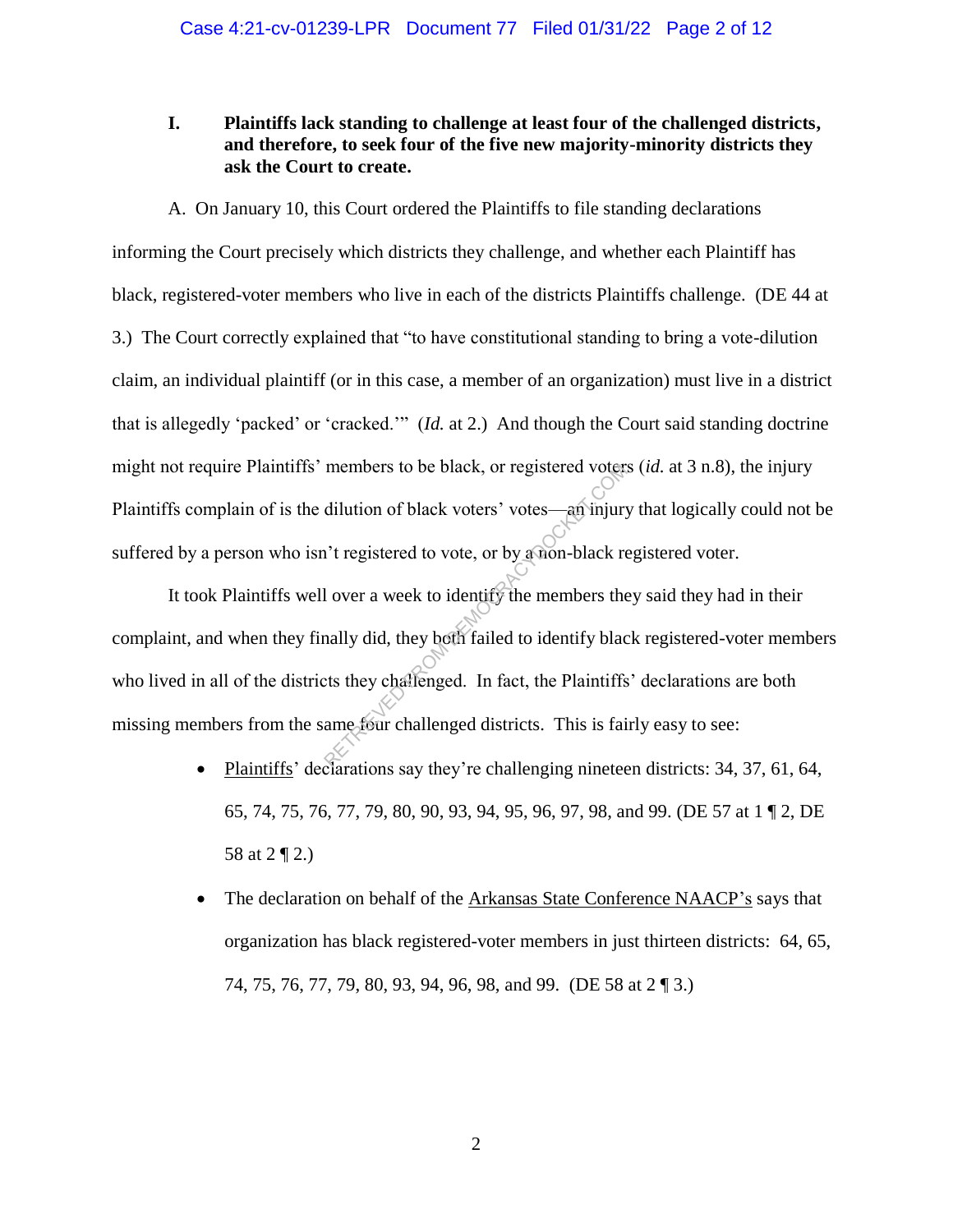• The declaration on behalf of the Arkansas Public Policy Panel says that organization has black registered-voter members in the fifteen districts: 64, 65, 74, 75, 76, 77, 79, 80, 90, 93, 94, 95, 96, 98, and 99. (DE 57 at 2 ¶ 3.)

Thus, the Public Policy Panel's declaration covers the same thirteen districts as the NAACP's declaration, plus Districts 90 and 95. And missing from *both* declarations are members in Districts 34, 37, 61, and 97.

B. That membership gap has significant ramifications for Plaintiffs' standing. It means they cannot press their claims for four of the additional five majority-minority districts they seek. First, Plaintiffs' entire claim as to the Upper Delta is that Districts 34 and 37 "crack" black voting populations in that part of the State; they would form a majority-minority district from parts of both. (DE 3 at 5.) Without members from either Plaintiff in those districts, Plaintiffs cannot attack the districting in the Upper Delta. Second, Plaintiffs' sole claim as to Southwest Arkansas is that Districts 97, 98, and 99, in tandem, "crack" black voting populations. (*Id.* at 6.) Their proposed solution is to draw a district with parts of each, including El Dorado, which currently sits in District 97. (*Compare* DE 2-8 at 82 (District 97) *with* DE 2-7 at 43 (illustrative District 5).) Unless Plaintiffs have standing to assert the rights of black voters in El Dorado, this claim cannot get off the ground. Last, in the Lower Delta, Plaintiffs seek to turn three majorityminority districts into five by "uncracking" black voting populations in District 61 (DE 3 at 6) in order to draw their proposed Districts 12 and 48, which would contain portions of Arkansas County (District 12) and Monroe and Woodruff Counties (District 48) that are currently drawn within District 61. (*Compare* DE 2-8 at 46 (District 61) *with* DE 2-7 at 50 (illustrative Districts 12 and 48).) None of these claims can proceed absent organizational members in the districts Plaintiffs seek to "uncrack." as to the Upper Delta is that Districts 34.<br>
In the State; they would form a majori<br>
Without members from either Plaintiff in<br>
in the Upper Delta. Second, Plaintiffs' s<br>
98, and 99, in tandem, "crack" black vo<br>
o draw a d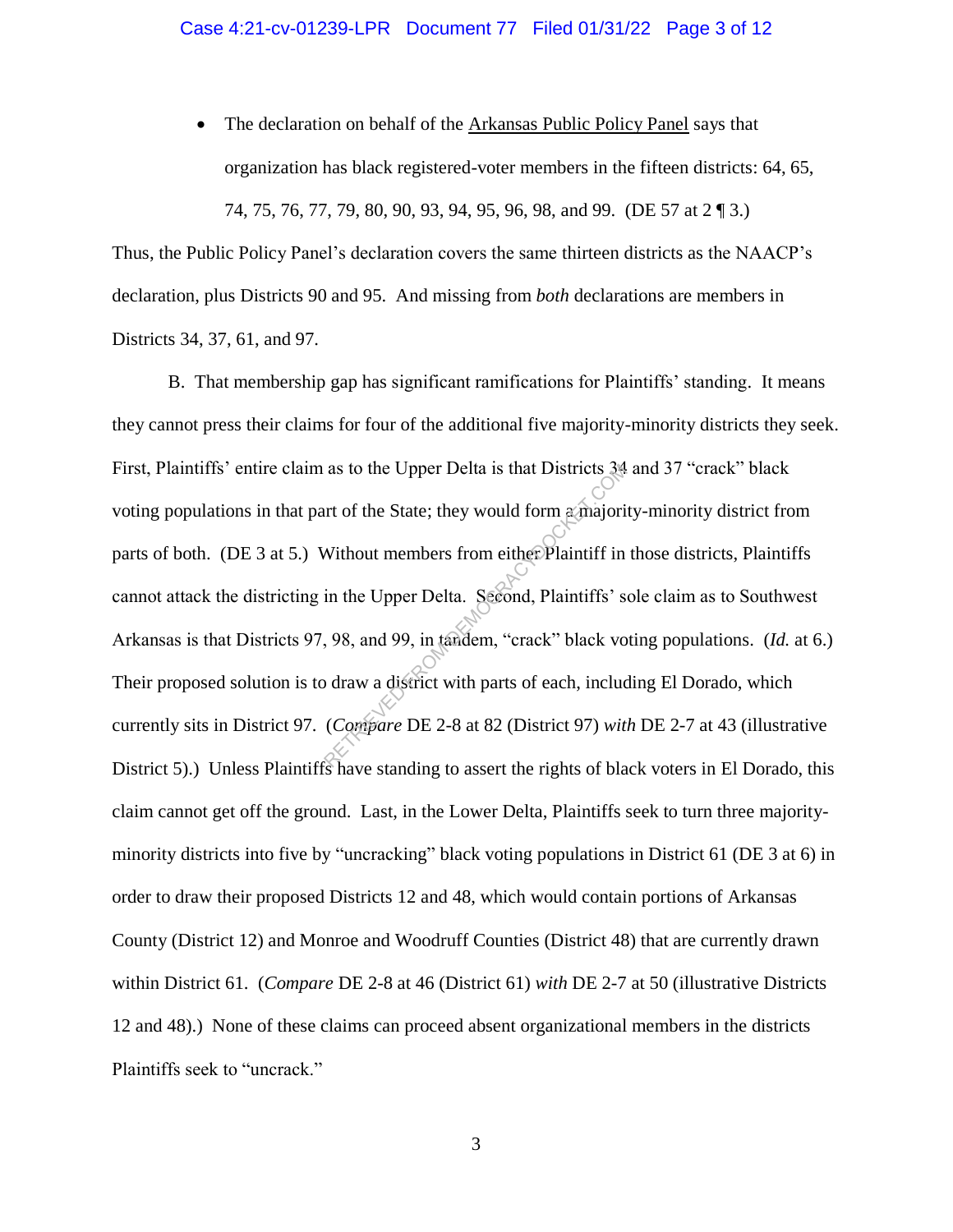#### Case 4:21-cv-01239-LPR Document 77 Filed 01/31/22 Page 4 of 12

C. It's also doubtful that Plaintiffs' declarations even establish standing as to the districts they *do* say they have members in. The Public Policy Panel's executive director, Bill Kopsky, admits in his declaration that he relied on the personal knowledge of unidentified "staff organizers" for information about the organization's membership, rather than solely testifying based on his own personal knowledge. (DE 57 at 2 ¶ 4.) He does not specify which members' district residency, voter registration status, and race were identified using his own personal knowledge. Nor does he give any explanation as to how he or these "staff organizers" came to the conclusion that the organization has black members who are registered voters in the listed districts. Neither Kopsky nor his fellow declarant, Barry Jefferson of the Arkansas State Conference NAACP, claim to have actually spoken with any members living in any of the challenged districts to confirm their residency, race, or voter registration status.

As for Jefferson's declaration, he states that he used voter registration files from the Secretary of State to determine residency and voter registration status. (DE 58 at 2 ¶ 4.) But he does not claim to have verified whether any of those members still live at their listed address or have instead moved without updating their voter registration information. Moreover, it is unclear whether the "members" Jefferson identified are members of the Arkansas State Conference NAACP—the Plaintiff in this case—or the national NAACP organization. He specifies that he obtained a list of "NAACP members . . . from counsel at the national NAACP." *(Id.)* In that case, it appears that one of the Plaintiffs in this case is attempting to sue on behalf of the membership of a different organization. or his fellow declarant, Barry Jefferson of<br>to have actually spoken with any member<br>m their residency, race, or voter registrat<br>claration, he states that he used voter reg<br>ne residency and voter registration status<br>ed whet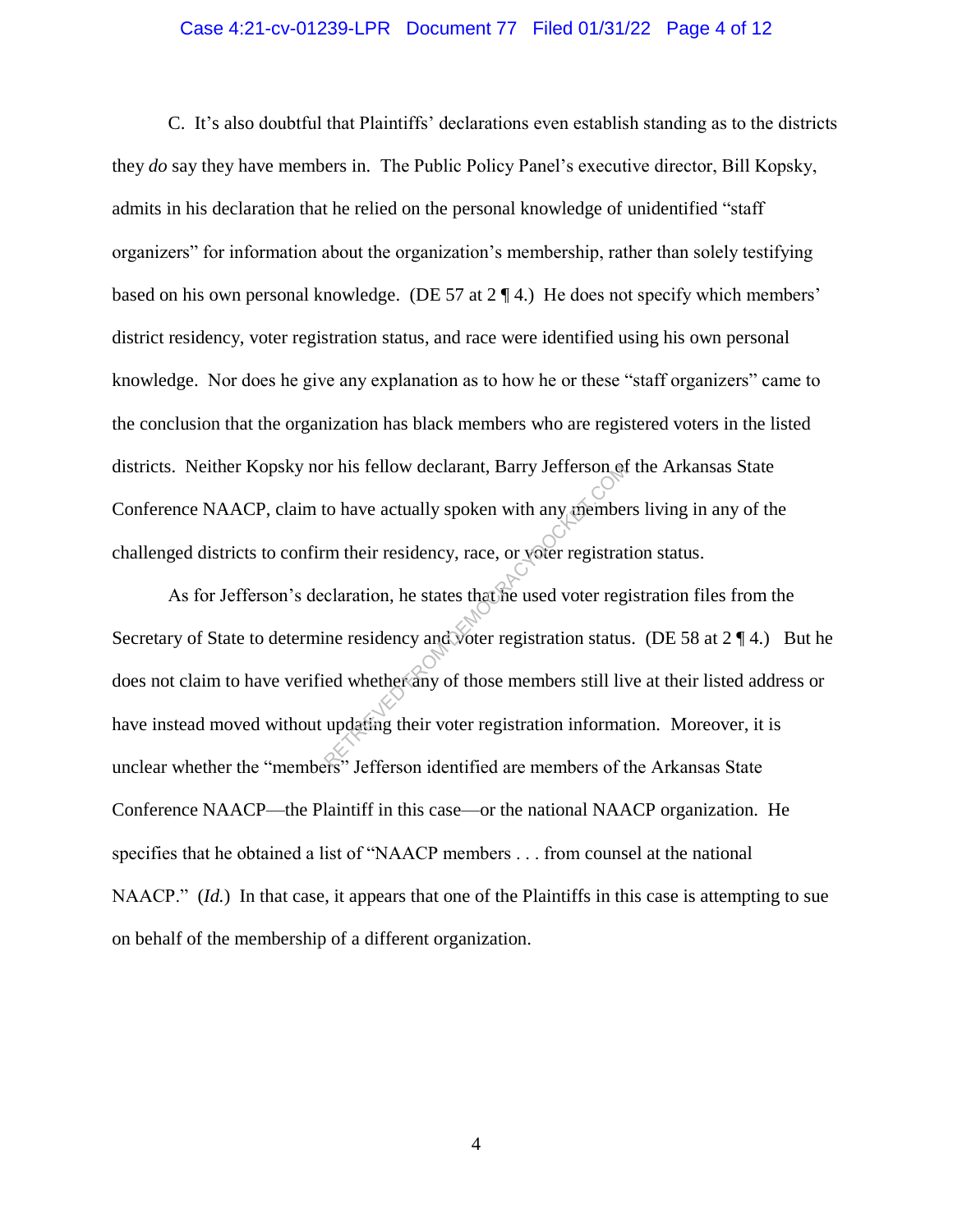### **II. Section 2 does not provide a private right of action, and the Court can reach that issue because in this Circuit it is jurisdictional.**

## **A. The Eighth Circuit has held that the existence of a federal cause of action is jurisdictional.**

1. As this Court noted in its briefing order, the Eighth Circuit has recently held that the existence of a federal cause of action is jurisdictional. In *Cross v. Fox*, the Eighth Circuit reasoned that federal-question jurisdiction only lies over claims arising under federal law, and that a claim only "arises under federal law 'when federal law creates a private right of action and furnishes the substantive rules of decision.'" *Cross v. Fox*, — F.4th —, No. 20-3424, 2022 WL 127944, at \*2 (8th Cir. Jan. 14, 2022) (quoting *Mims v. Arrow Fin. Servs., LLC*, 565 U.S. 368, 378 (2012)). It therefore follows, the Eighth Circuit concluded, that if "the plaintiff brings a claim under a federal statute that does not authorize a private right of action, the statute will not support jurisdiction under [28 U.S.C.] § 1331." *Id.* 14, 2022) (quoting *Mims v. Arrow Fin.* Solows, the Eighth Circuit concluded, that if that does not authorize a private right of  $(8 \text{ U.S.C.}]$   $(8 \text{ I.S.C.}]$   $(8 \text{ I.S.C.}]$   $(8 \text{ I.S.C.}]$   $(8 \text{ I.S.C.}]$   $(8 \text{ I.S.C.}]$   $(8 \text{ I.S.C.}]$ 

This rule is not new in the Eighth Circuit. As *Cross* explained, that court has previously treated the lack of a cause of action as jurisdictional. In *Anthony v. Cattle National Bank & Trust Co.*, the Eighth Circuit affirmed a jurisdictional dismissal under Section 1331 on the ground that the federal statute under which the plaintiff sued did not create a private right of action. 684 F.3d 738, 739-40 (8th Cir. 2012). And in *Lakes & Parks Alliance of Minneapolis v. Federal Transit Administration*, the Eighth Circuit held "the district court lacked jurisdiction" because, in part, the plaintiff had "no cause of action" under federal law. 928 F.3d 759, 761, 763 (8th Cir. 2019).

To be sure, as Plaintiffs observe, the Supreme Court has sometimes said, in cases predating the Eighth Circuit decisions cited above, that so long as a plaintiff has an arguable cause of action, whether he has a valid one is not jurisdictional. (DE 68 at 37 (citing Supreme Court precedent from 1998 and 2002).) But Plaintiffs cite no authority for the proposition that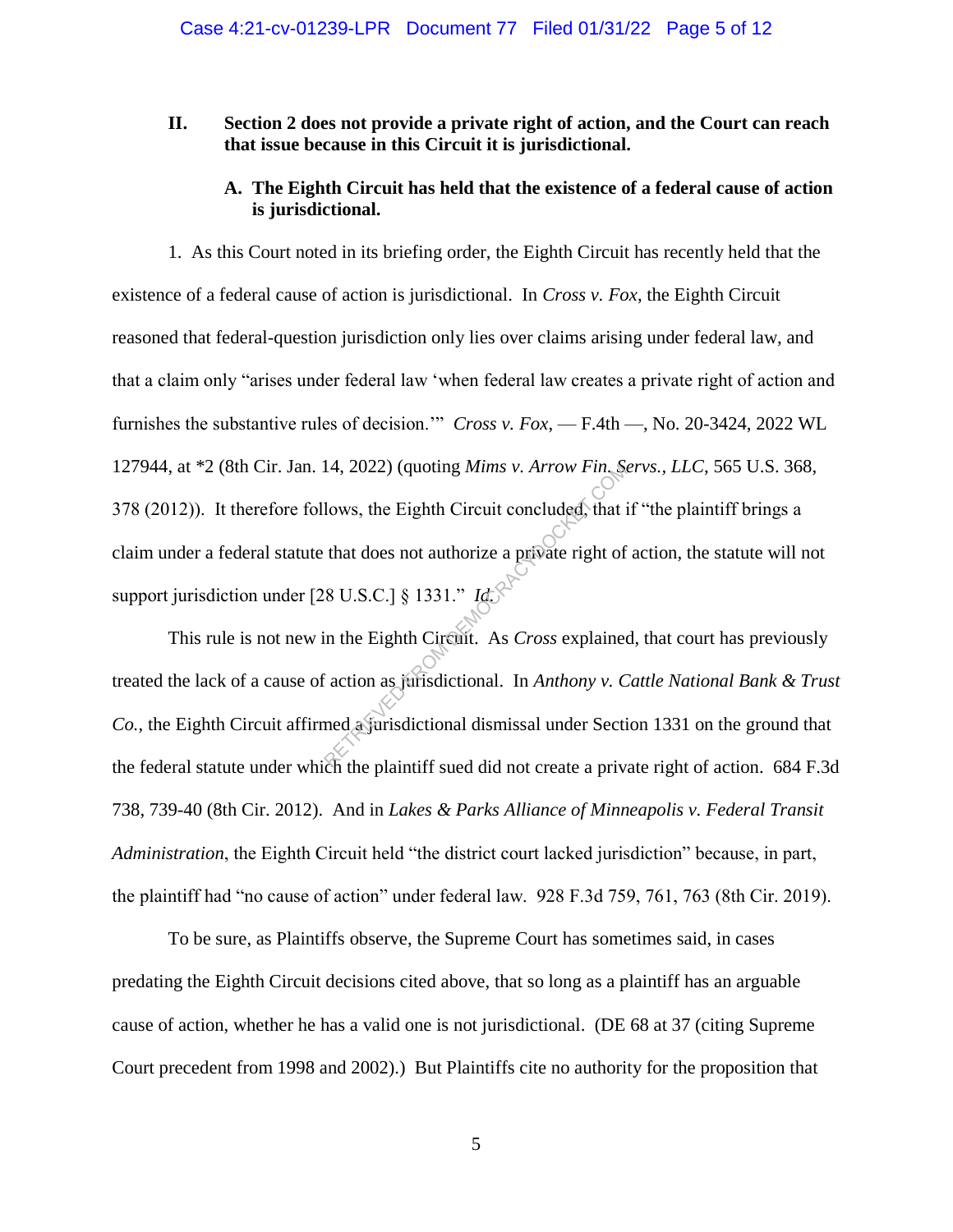#### Case 4:21-cv-01239-LPR Document 77 Filed 01/31/22 Page 6 of 12

this Court may disobey Eighth Circuit precedent, even if it disagreed with that court's reading of prior Supreme Court decisions. Rather, this Court is required to apply decisions like *Cross* that interpret Supreme Court precedent on Section 1331 to make the existence of a cause of action jurisdictional. And Plaintiffs don't dispute that the Eighth Circuit has settled on that rule, or point to a case predating *Anthony*, *Lakes & Parks Alliance* or *Cross* that would displace their holdings under the prior-panel rule.

2. That said, the jurisdictional status of the cause-of-action question in this Circuit *doesn't* mean that if this Court concludes Plaintiffs lack a cause of action—and thus that it lacks jurisdiction—it must refrain from addressing the merits. That is because in this Circuit, as in most, the rule against hypothetical jurisdiction—assuming jurisdiction to reach the merits—only applies to Article III jurisdiction, not statutory jurisdiction under Section 1331 or other jurisdictional grants. *See Lukowski v. Immig. & Naturalization Serv.*, 279 F.3d 644, 647 & n.1 (8th Cir. 2002) (assuming without deciding statutory jurisdiction to reach the merits); *see also* Joshua Stillman, *Hypothetical Statutory Jurisdiction and the Limits of Federal Judicial Power*, 68 Ala. L. Rev. 493, 510-11 (2016) (listing eight Circuits, including the Eighth, that have adopted this view). Therefore, while the Court *may* reach the cause-of-action question, it also may (1) assume Plaintiffs have a cause of action and reach the merits, or (2) conclude Plaintiffs lack a cause of action but assume a cause of action in the alternative and reach the merits. Defendants would encourage the Court to, preferably by the second path, reach the merits, so that in the event of an appeal the Eighth Circuit has a ruling on all potentially dispositive issues to review, and to avoid the need for a remand in the event the Eighth Circuit concluded there was a cause of action—or changes course and holds a missing cause of action is non-jurisidictional. From addressing the merits. That is because<br>
netical jurisdiction—assuming jurisdiction<br>
tion, not statutory jurisdiction under Sect<br>
kowski v. Immig. & Naturalization Serv.<br>
ithout deciding statutory jurisdiction to real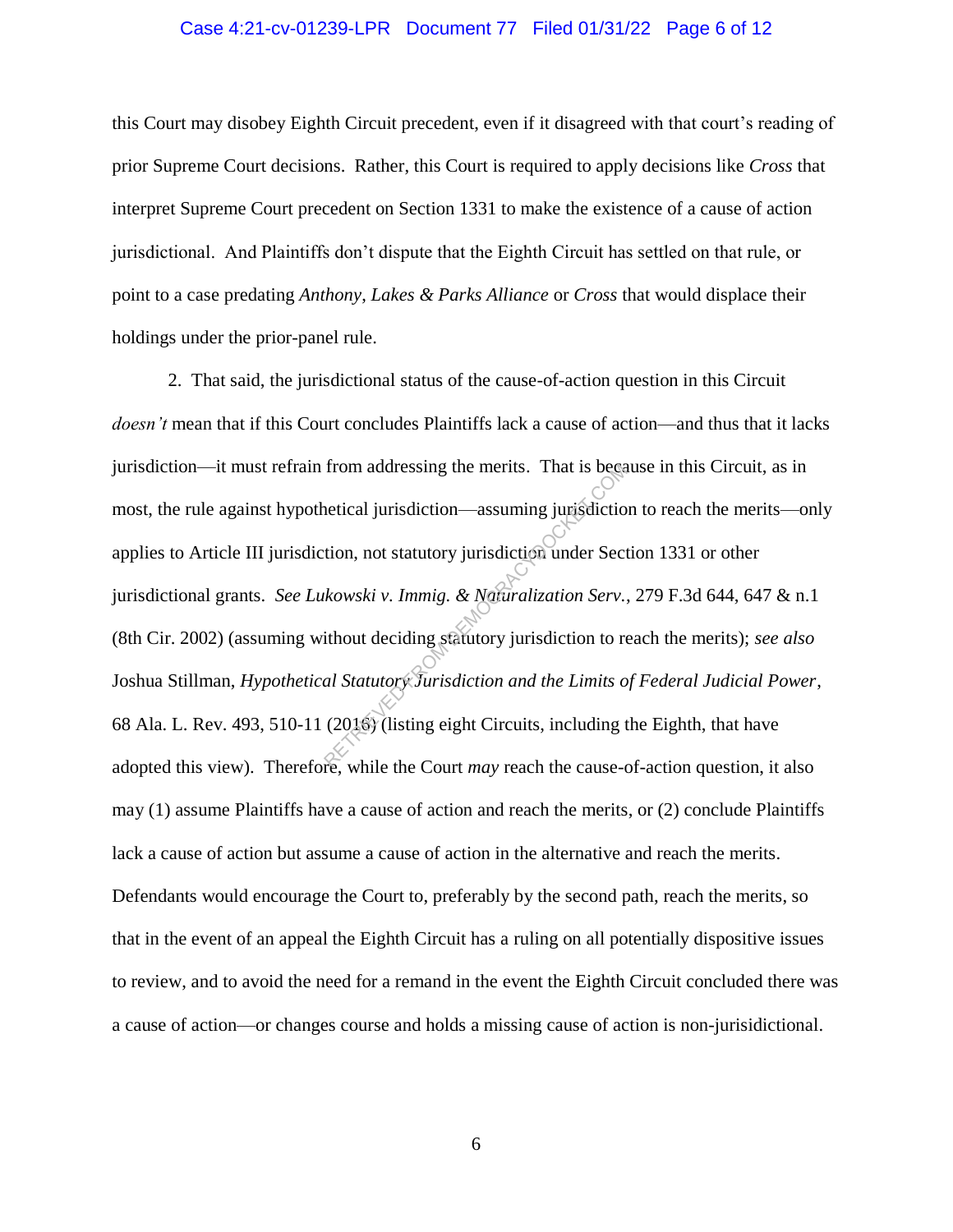### **B. Section 2 does not provide a private right of action.**

Section 2 of the Voting Rights Act does not contain an express cause of action. It prohibits a "State or political subdivision" from imposing certain voting qualifications, practices and procedures, 52 U.S.C. 10301(a), and specifies the circumstances in which a "violation of [that prohibition] is established[.]" 52 U.S.C. 10301(b). But it says not a word about how or by whom that prohibition is to be enforced. The Act's enforcement section, Section 12, only provides the Attorney General with a cause of action to enforce Section 2. *See* 52 U.S.C. 10308(d) ("Whenever any person has engaged . . . in any act or practice prohibited by section 10301 . . . the Attorney General may institute for the United States, or in the name of the United States, an action for preventive relief . . . ."). That strongly implies that only the United States has enforcement power, for "[c]ourts should presume that Congress intended that the enforcement mechanism provided in the statute be exclusive." *Alsbrook v. City of Maumelle*, 184 F.3d 999, 1011 (8th Cir. 1999) (en banc). Example 1999) (and the statute between that Congress is<br>  $\begin{pmatrix} \n\text{if } \n\text{if } \n\end{pmatrix}$  (clourts should presume that Congress is<br>
vided in the statute between that Congress is<br>
1999) (en banc)<br>
Section 2, and the statute

Given the silence of Section 2, and the statute as a whole, on a private right of action, the Supreme Court has acknowledged that "[Section] 2 . . . provides no right to sue on its face" and "lack[s] . . . express authorizing language" for private suits. *Morse v. Republican Party of Va.*, 517 U.S. 186, 232 (1996) (Stevens, J., plurality opinion); *id.* at 240 (Breyer, J., concurring in the judgment) (describing any "right of action to enforce [Section] 2" as an "implied private right of action").

Because Section 2 "provides no right to sue on its face," *id.* at 232, it follows that it does not create a private right of action. For "[l]ike substantive federal law itself, private rights of action to enforce federal law must be created by Congress." *Alexander v. Sandoval*, 532 U.S. 275, 286 (2001). "The judicial task is to interpret the statute Congress has passed to determine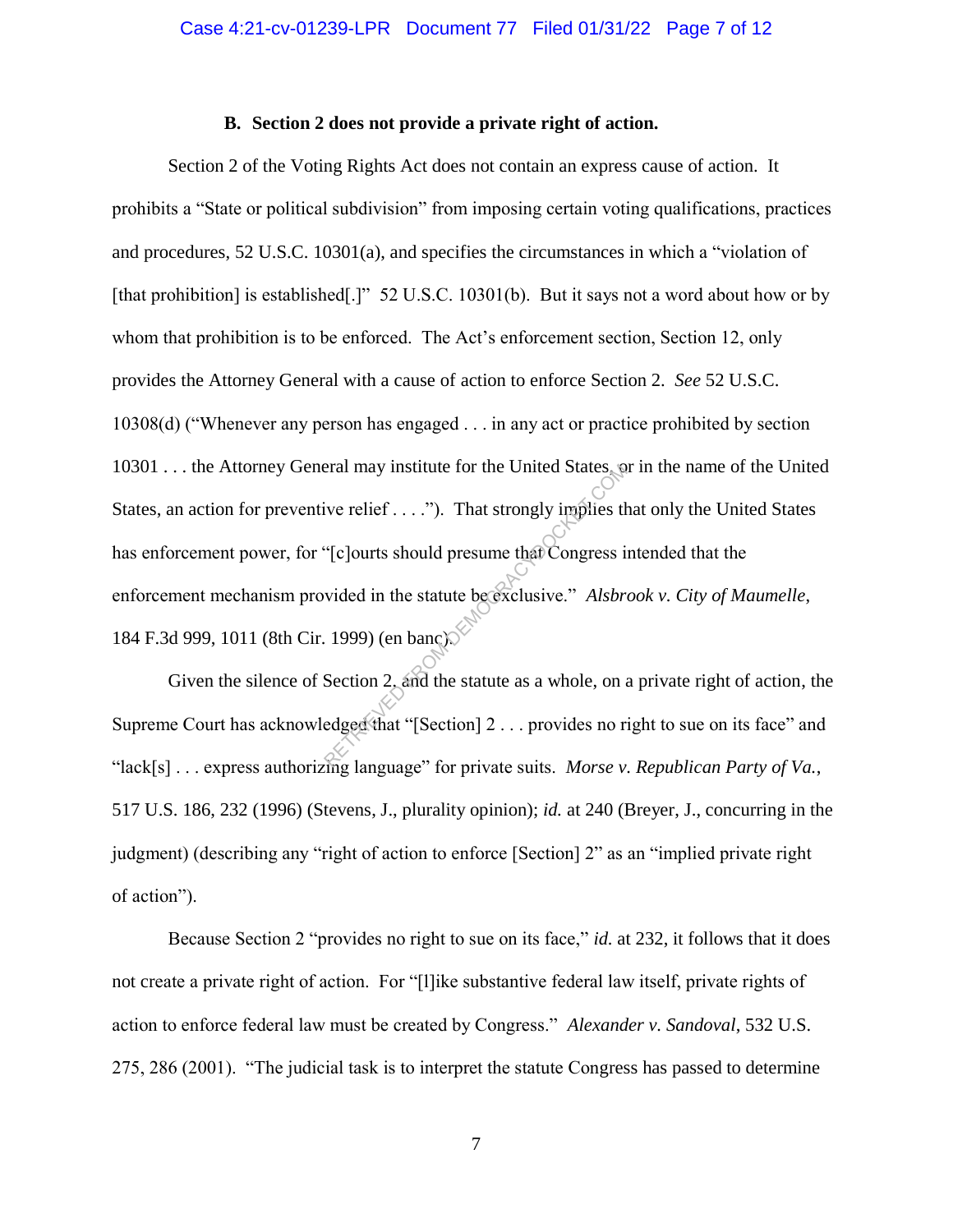### Case 4:21-cv-01239-LPR Document 77 Filed 01/31/22 Page 8 of 12

whether it displays an intent to create not just a private right but also a private remedy." *Id.* Absent statutory language that displays that intent, "a cause of action does not exist and courts may not create one, no matter how desirable that might be as a policy matter, or how compatible with the statute." *Id.* at 286-87.

Plaintiffs' and the United States' various arguments that Section 2 implies—though they both admit "does not expressly provide" (DE 68 at 40; DE 71 at 5)—a cause of action only confirm that Section 2 lacks one. Plaintiffs' first argument on the statute itself, echoed by the United States, is that "Congressional intent clearly points to a private right of action" (DE 68 at 38; *see also* DE 71 at 7), because two committee reports said the authoring committees intended for there to be one. It is true, as Plaintiffs note, that the Supreme Court has often turned to the 1982 Senate Report to fill gaps and resolve ambiguities in Section 2's cryptic language. But it would be something else altogether to say a statute that's entirely silent on a cause of action contains one solely because a committee report says so. If committee reports could create causes of action, that would largely nullify the Supreme Court's private-right-of-action jurisprudence which requires the *statute* to display an intent to create one—and allow a committee to manufacture a cause of action where members who wanted a cause of action were unable to obtain bicameral support for one. Examples and resolve ambiguities in Section 2's<br>the Supreme Court of Section 2's<br>ogether to say a statute that's entirely sile<br>a committee report says so. If committee<br>nullify the Supreme Court's private-righ<br>display an in

Plaintiffs next argue that at the time Section 2 was enacted, the Supreme Court had a more liberal approach to implying causes of action, embodied by *J.I. Case Co. v. Borak*, 377 U.S. 426 (1964), and that Congress legislated against the background of that approach. (DE 68 at 39.) The premise is correct, but the conclusion doesn't follow. The Supreme Court's current approach to recognizing rights of action applies to *all* statutes; the Court doesn't toggle between its current approach and *Borak* depending on when a statute was enacted. To the contrary, "even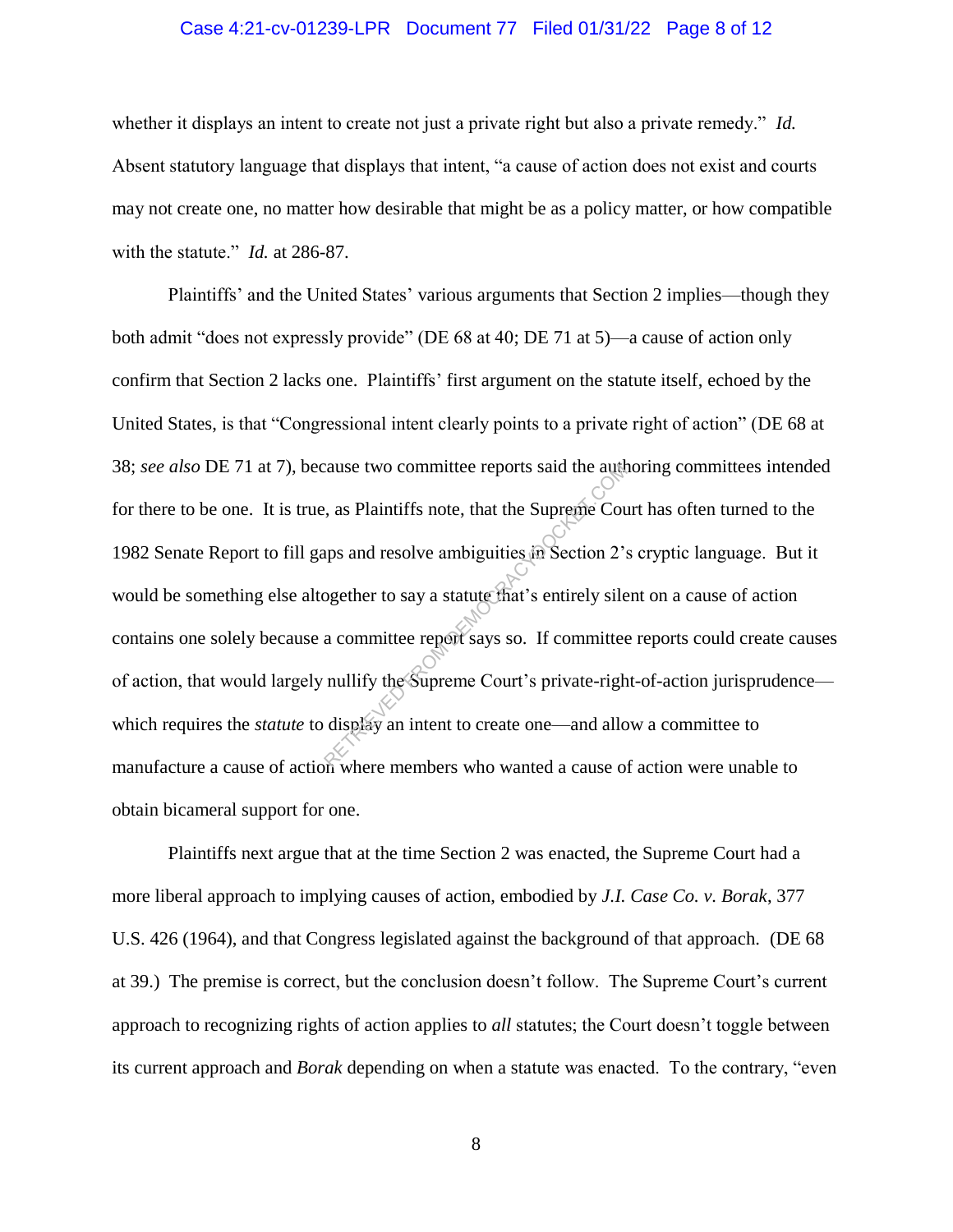#### Case 4:21-cv-01239-LPR Document 77 Filed 01/31/22 Page 9 of 12

when interpreting the same Securities Exchange Act of 1934 that was at issue in *Borak*" itself, the Court has "[n]ot . . . applied *Borak*'s method for discerning and defining causes of action" since it "abandoned" *Borak*'s method. *Sandoval*, 532 U.S. at 287. The same rule applies *a fortiori* to the much later-enacted Voting Rights Act. Indeed, *Sandoval* itself concerned the Civil Rights Act of 1964, enacted the year before the VRA, and declined to apply 1960s cause-ofaction jurisprudence. As Justice Scalia colorfully put it in *Sandoval*, "[h]aving sworn off the habit of venturing beyond Congress's intent, we will not accept [plaintiffs'] invitation to have one last drink." *Id.*

Next, Plaintiffs and the United States both claim that since courts assumed Section 2 contained a private right of action pre-1982, Congress must have ratified that assumption when it amended Section 2 without expressly foreclosing a right of action. (DE 68 at 39-40; DE 71 at 7.) Whatever the force of inferences from congressional silence generally, this is an especially weak one. The Supreme Court and lower courts did not hold pre-1982 that Section 2 contained a private right of action; they merely assumed it. *See City of Mobile v. Bolden*, 446 U.S. 55, 60 (1980) (plurality opinion) ("[a]ssuming, for present purposes, that there exists a private right of action to enforce this statutory provision"); *see also Washington v. Finlay*, 664 F.2d 913, 926 (4th Cir. 1981) ("[a]ssuming without deciding . . . that there is a private right of action"). Indeed, the earliest decision the United States can find *holding* Section 2 contains a cause of action dates to 1999. (DE 71 at 4 n.1.) Contrary to Plaintiffs' and the United States' suggestion, an assumption is not a "judicial interpretation of a statute" that reenactment without change ratifies. (DE 68 at 39 (quoting *Lorillard v. Pons*, 434 U.S. 575, 580 (1978)); DE 71 at 7 (quoting same).) Rather, it merely flags an open question. So the prior-construction canon does not apply here. *See Liu v. SEC*, 140 S. Ct. 1936, 1947 (2020) ("[T]he prior-construction principle . . . has no the United States both claim that since control of the United States both claim that since control action. (If expressly foreclosing a right of action. (If the state of the control of the discussion of the discussion of th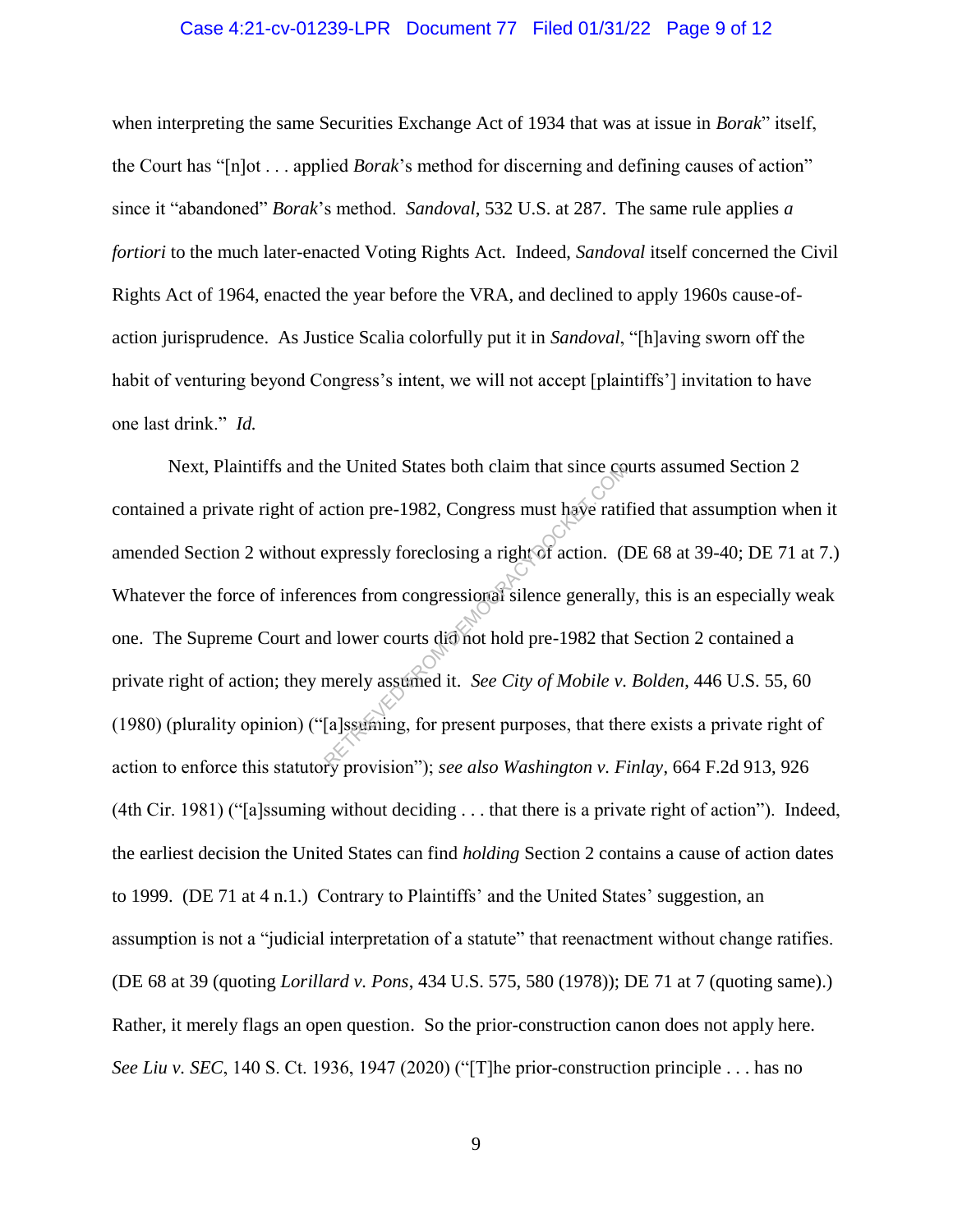#### Case 4:21-cv-01239-LPR Document 77 Filed 01/31/22 Page 10 of 12

application where . . . [the question in dispute] was far from settled." ) (internal quotation marks omitted). The far better inference, if any is to be drawn, from Congress's silence is that if Congress supported a cause of action in 1982, it would have expressly created one after the Court suggested Section 2 might not contain one two years prior in *City of Mobile*.

Finally and reluctantly turning to the text of the statute, Plaintiffs observe that Section 14(c) of the Voting Rights Act, enacted in 1975, provides for attorney's fees in favor of prevailing parties in "any action or proceeding to enforce the voting guarantees of the fourteenth or fifteenth amendment." 52 U.S.C. 10310(e). Likewise, they note that Section 3 of the Act, also enacted in 1975, similarly provides for certain procedures when "an aggrieved person institutes a proceeding under any statute to enforce the voting guarantees of the fourteenth or fifteenth amendment in any State or political subdivision.  $52 \text{ U.S.C. } 10302(a)$ . The United States relies on the same provisions. (DE 71 at 5-6.) But those provisions do not create a cause of action, for several reasons. Example 19 provides for certain procedures when<br>  $R = \frac{1}{2}$  any statute to enforce the voting guaran<br>
State or political subdivision  $\frac{1}{2}$  52 U.S.Com<br>
State or political subdivision  $\frac{1}{2}$  52 U.S.Com<br>
State or pol

First, at most, the 1975 amendments only assume that a cause of action exists and set forth procedures and fee-shifting rules that would govern that cause of action in the event courts imply one, as the Supreme Court already had under Section 5 of the Act in *Allen v. State Board of Elections*, 393 U.S. 544 (1969). Second, though they may contemplate actions under the Voting Rights Act, they do not assume a cause of action under any particular section of that statute, and can easily be given effect without inferring an implied cause of action under *each* of that statute's sections—for example, by applying them to Section 5 suits. Third, and perhaps most critically, both provisions only apply to actions to "enforce the voting guarantees of the fourteenth or fifteenth amendment" themselves—that is, constitutional claims, for which there obviously are causes of action, such as Section 1983. While the Voting Rights Act may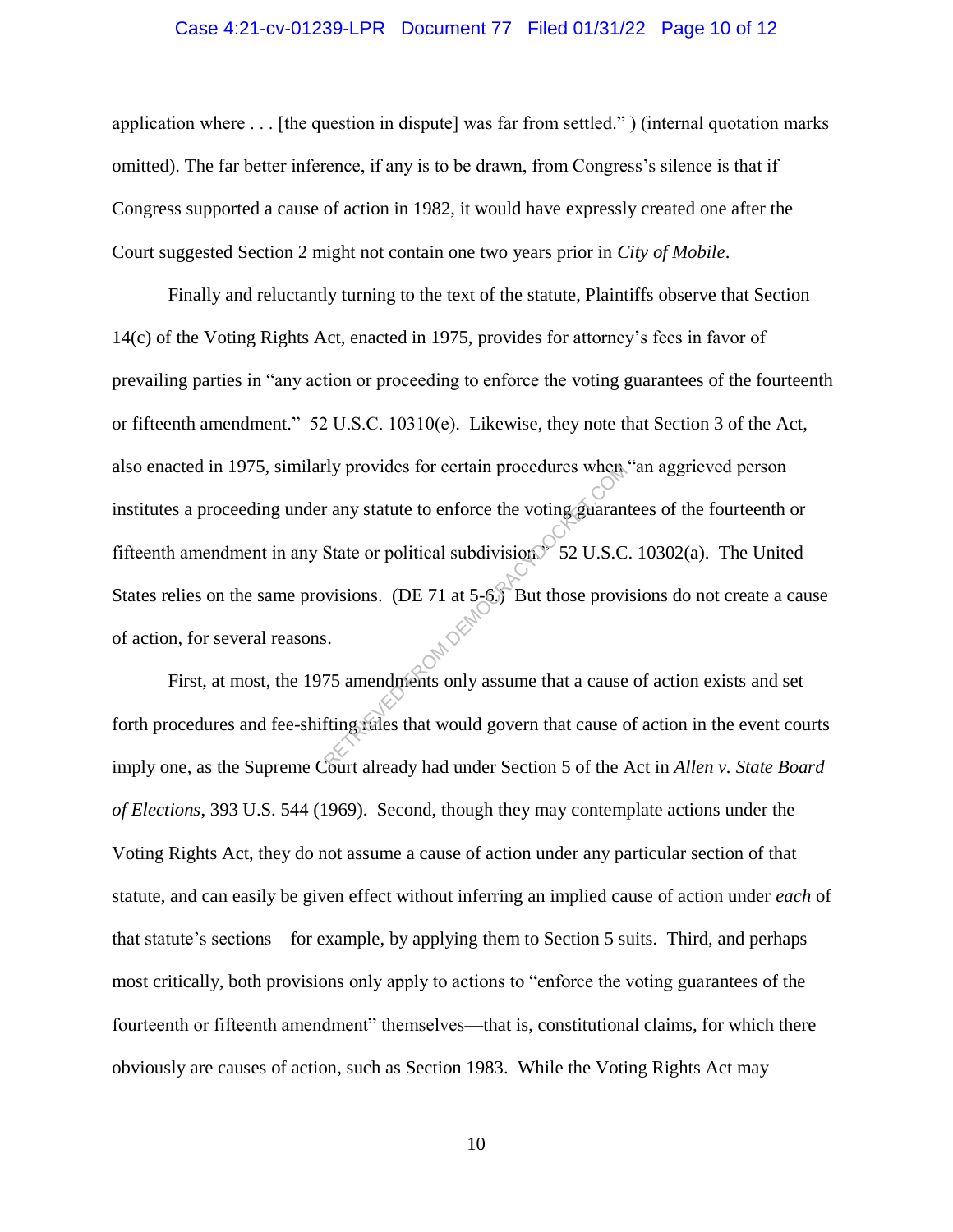#### Case 4:21-cv-01239-LPR Document 77 Filed 01/31/22 Page 11 of 12

indirectly enforce the Fourteenth or Fifteenth Amendment, an *action* brought under Section 2 of the Voting Rights Act, which does not require proof of intentional discrimination, isn't brought to enforce the Fourteenth or Fifteenth Amendments' guarantees; it enforces the Voting Rights Act's guarantees. And tellingly, these provisions do not reference the Voting Rights Act itself. Rather, they regulate procedures in proceedings brought "under any statute" to enforce the Reconstruction Amendments, or in the case of the fees provision reference no statute at all. Were Congress talking about VRA proceedings, it likely would have mentioned proceedings under "this statute," not just unspecified others.

Last, Plaintiffs and the United States take solace in dicta. Though they concede the Supreme Court has never held that Section 2 contains a private right of action, they note that in *Morse*, a fragmented opinion, the Court held that Section 10 of the Act did, and that the Justices in the majority reasoned "in part" that Section 2 provides a private right of action and that it would be anomalous if Section 10 did not. (DE 68 at 38; DE 71 at 5.) The problem with this argument is that the various Justices' discussions of Section 2 in *Morse* were dicta, and unreasoned dicta at that, which merely cited the Senate Report's support for a private right of action. *See Morse*, 517 U.S. at 232 (Stevens, J., plurality opinion); *id.* at 240 (Breyer, J., concurring in the judgment). The majority's spare and uncompelling reasoning on this point, compared with its extended discussions of Section 10, aptly illustrates why dicta don't bind; absent the weight of judgment brought to bear by actually deciding an issue, dicta are likely to be less than "completely investigated." *Cohens v. Virginia*, 19 U.S. 264, 400 (Marshall, C.J.) (1821) (explaining why dicta in his own opinion in *Marbury* ought not bind the Court). The Court may, of course, give the statements in *Morse* persuasive weight. But as their sole basis for The United States take solace in dicta. The<br>
ld that Section 2 contains a private right<br>
i., the Court held that Section 10 of the A<br>
part" that Section 2 provides a private rig<br>
on 10 did not. (DE 68 at 38; DE 71 at 5.<br>
J